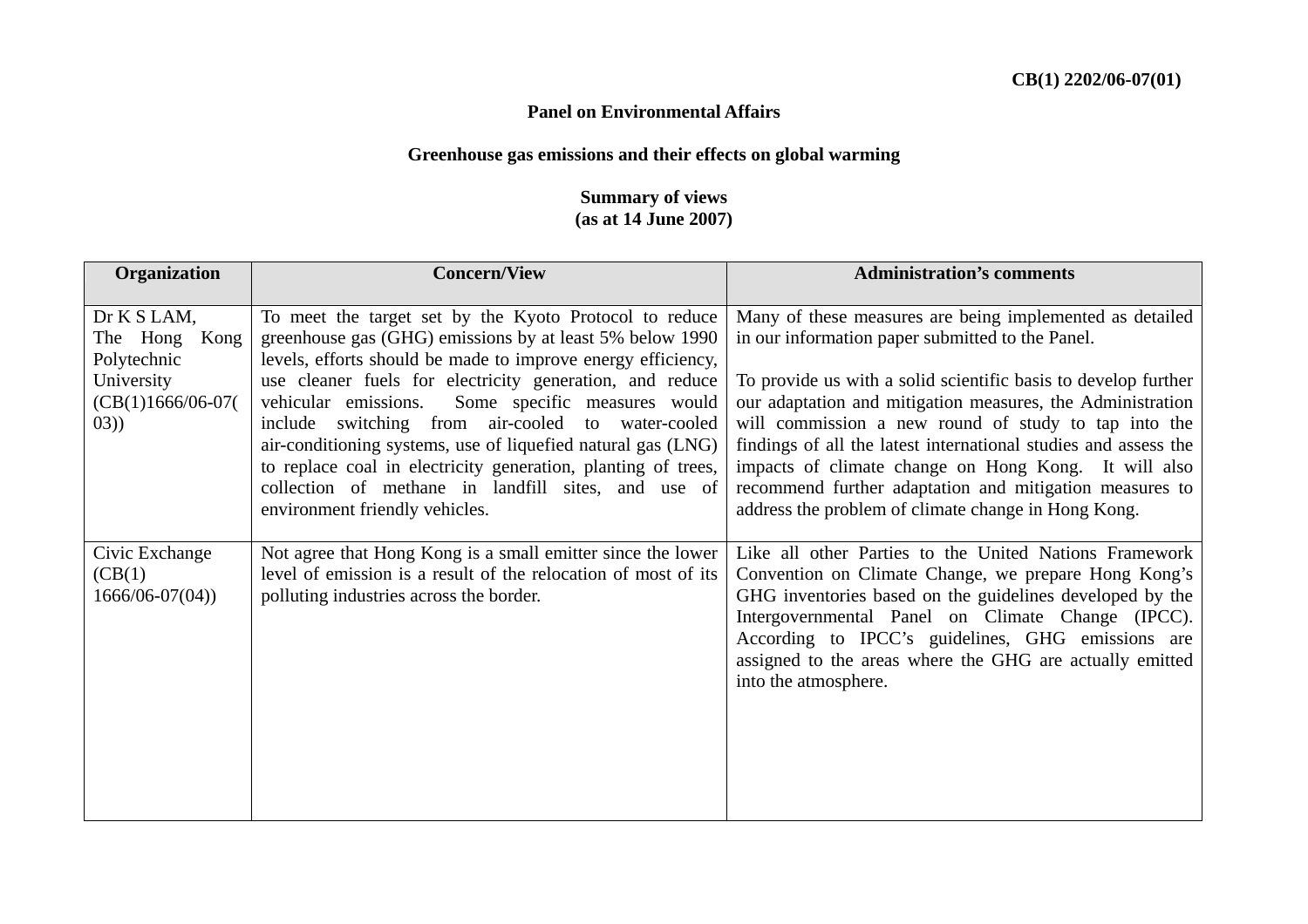| <b>Concern/View</b>                                                                                                                                                                                                                                                                                                             | <b>Administration's comments</b>                                                                                                                                                                                                                                                                                                                                                                                                                                                                                                                                                                                                                      |
|---------------------------------------------------------------------------------------------------------------------------------------------------------------------------------------------------------------------------------------------------------------------------------------------------------------------------------|-------------------------------------------------------------------------------------------------------------------------------------------------------------------------------------------------------------------------------------------------------------------------------------------------------------------------------------------------------------------------------------------------------------------------------------------------------------------------------------------------------------------------------------------------------------------------------------------------------------------------------------------------------|
| Given the lack of an aggressive energy policy on demand<br>side management, a review of the Scheme of Control<br>Agreement for the two local power companies is necessary.<br>There is also a need to introduce a fuel mix on the use of<br>renewable energy (RE), nuclear energy, coal, and LNG for<br>electricity generation. | The Administration has proposed in the Stage II<br>Consultation Paper on the Future Development of the<br>Electricity Market in Hong Kong that financial incentives be<br>provided to the power companies under the post-2008<br>regulatory regime to further improve their performance in<br>energy efficiency and conservation and to provide additional<br>incentives to power companies to develop RE, including a<br>higher rate of return for RE infrastructure.<br>The Administration is also committed to a wider application<br>of RE in Hong Kong. After considering the social,<br>economic and environmental conditions in Hong Kong, and |
|                                                                                                                                                                                                                                                                                                                                 | having regard to the outcome of the public engagement<br>process undertaken by the Council for Sustainable<br>Development, the Administration promulgated the First<br>Sustainable Development Strategy for Hong Kong in May<br>2005. The Strategy sets a target of having 1-2% of Hong<br>Kong's total electricity supply met by RE by 2012.                                                                                                                                                                                                                                                                                                         |
| The Administration should adopt mandatory rather than<br>voluntary measures with a view to achieving higher energy<br>efficiency and conservation.                                                                                                                                                                              | We will regularly review the best options to enhance energy<br>efficiency.                                                                                                                                                                                                                                                                                                                                                                                                                                                                                                                                                                            |
| The proposed re-organization of Policy Bureaux allowing<br>environment and energy policies to be placed under the same<br>bureau would offer significant opportunities for Hong Kong<br>to consider a policy on climate change.                                                                                                 | We agree that the more focused structure of the Environment<br>Bureau should help achieve a closer interface between the<br>policies relating to environmental protection, sustainable<br>development and energy.                                                                                                                                                                                                                                                                                                                                                                                                                                     |
|                                                                                                                                                                                                                                                                                                                                 |                                                                                                                                                                                                                                                                                                                                                                                                                                                                                                                                                                                                                                                       |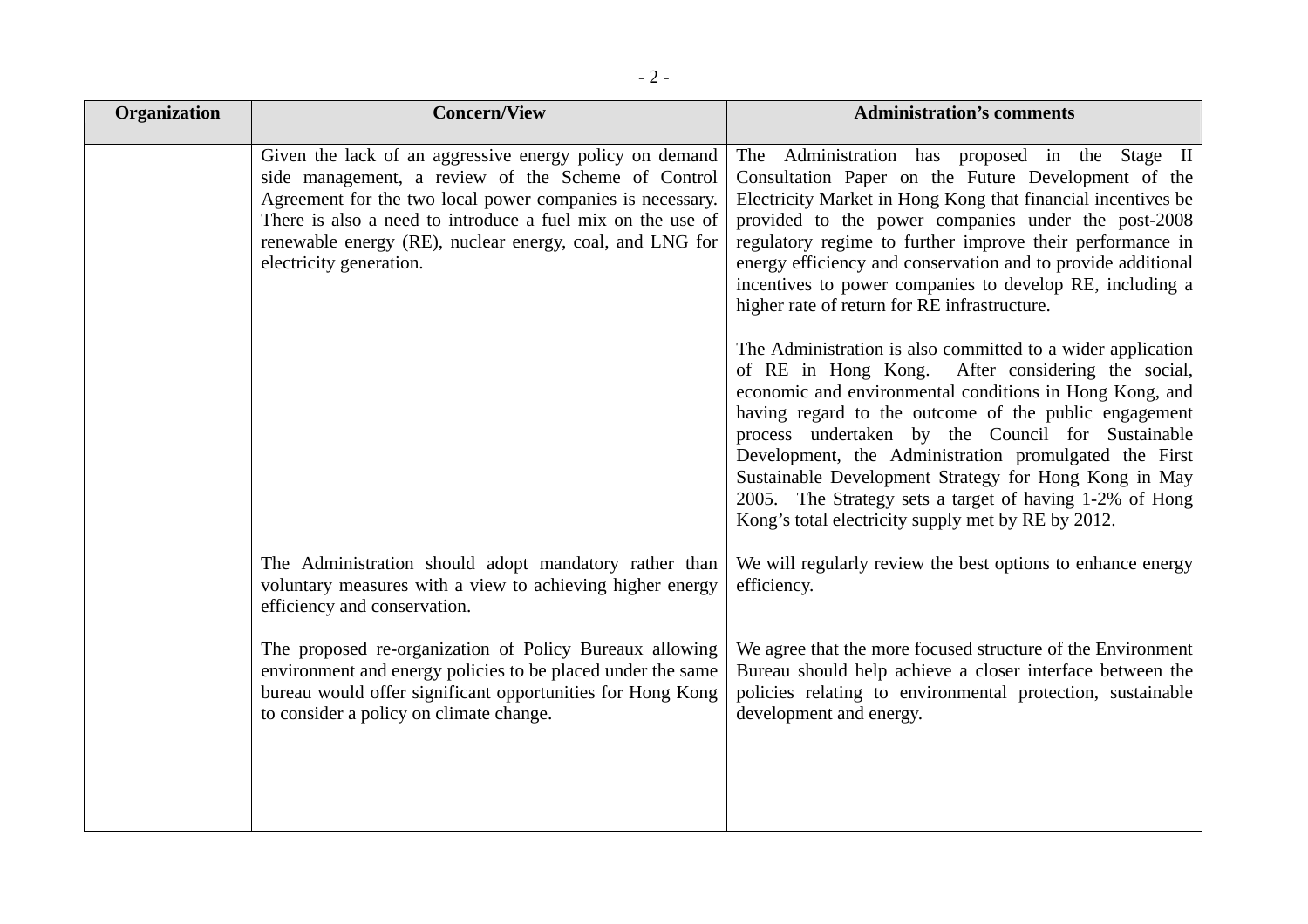| Organization                                                                           | <b>Concern/View</b>                                                                                                                                                                                                                                                                                                                                                                                                                                                                                                                                                                                                                                                         | <b>Administration's comments</b>                                                                                                                                                                                                                                                                                                                                                                                                                                                                                                                                                                                                                        |  |
|----------------------------------------------------------------------------------------|-----------------------------------------------------------------------------------------------------------------------------------------------------------------------------------------------------------------------------------------------------------------------------------------------------------------------------------------------------------------------------------------------------------------------------------------------------------------------------------------------------------------------------------------------------------------------------------------------------------------------------------------------------------------------------|---------------------------------------------------------------------------------------------------------------------------------------------------------------------------------------------------------------------------------------------------------------------------------------------------------------------------------------------------------------------------------------------------------------------------------------------------------------------------------------------------------------------------------------------------------------------------------------------------------------------------------------------------------|--|
| Greenpeace China<br>(CB(1))<br>$1666/06 - 07(05)$                                      | As a cosmopolitan city, Hong Kong has the responsibility to<br>reduce its GHG emissions through measures, such as<br>large-scale development of RE and control of emissions<br>from power plants. As a first step, consideration should be<br>given to the mandatory replacement of tungsten light bulbs<br>with the more energy-efficient compact fluorescent lamps<br>(CFLs), in line with the practice in Holland, Canada and<br>Australia. As the proposal is easy to implement on account<br>of the wide availability of CFLs, it is hoped that the<br>Administration would give full support to the proposal to<br>demonstrate its commitment to energy conservation. | The Government has been promoting through various<br>channels the benefits of CFLs. We will continue to do so.<br>The EMSD has also covered the CFLs under its voluntary<br>Energy Efficiency Labelling Scheme since 1998.<br>Energy Efficiency (Labelling of Products) Bill, which<br>provides for a mandatory EELS covering CFLs, was<br>introduced to the Legislative Council for first reading and<br>commencement of second reading debate in April 2007.<br>In Government departments, most of the tungsten lamps<br>have been replaced with CFLs. Further efforts will be<br>made to expedite the replacement of the residual tungsten<br>lamps. |  |
|                                                                                        | It is necessary for Hong Kong to follow other major world<br>cities, such as New York, London and Toronto, to map out its<br>own policy to reduce global warming, including emission<br>targets for GHG and a timetable for achieving the targets.                                                                                                                                                                                                                                                                                                                                                                                                                          | As with other developing countries, China (including<br>HKSAR) is not required to set an emission target under the<br>Kyoto Protocol. That said, we are committed to playing<br>our part in support of the international efforts in combating<br>global warming and have put in place a string of measures to<br>reduce GHG emissions as detailed in the information paper<br>submitted to the Panel.                                                                                                                                                                                                                                                   |  |
| Consumers Acting<br>for People and the<br>Environment<br>(CB(1))<br>$1666/06 - 07(06)$ | A recent survey has revealed that the average amount of<br>paper used by each Hong Kong resident per year is six times<br>higher than their counterparts in the world. Amid the<br>global warming crisis, Hong Kong would need to take<br>proactive measures to address the problem, one of which<br>would be to economize on the use of paper through the use<br>of electronic means, such as promotion of online payment of<br>bills. It is disappointed that Government departments like<br>the Water Supplies Department has refused to arrange for the<br>use of online payment. There is also a need for legislation                                                  | Reducing paper usage and promoting the use of recycled<br>paper have always been the major focus of the Government's<br>The Environment<br>green management.<br>Protection<br>Department has provided detailed guidelines on reducing<br>paper usage to various bureaux and departments.<br>The overall paper usage of government offices has reduced<br>by 140,000 reams over the past five years. The use of<br>recycled paper in the same period was increased by 80%<br>from 430,000 to 790,000 reams. These are clear indicators                                                                                                                   |  |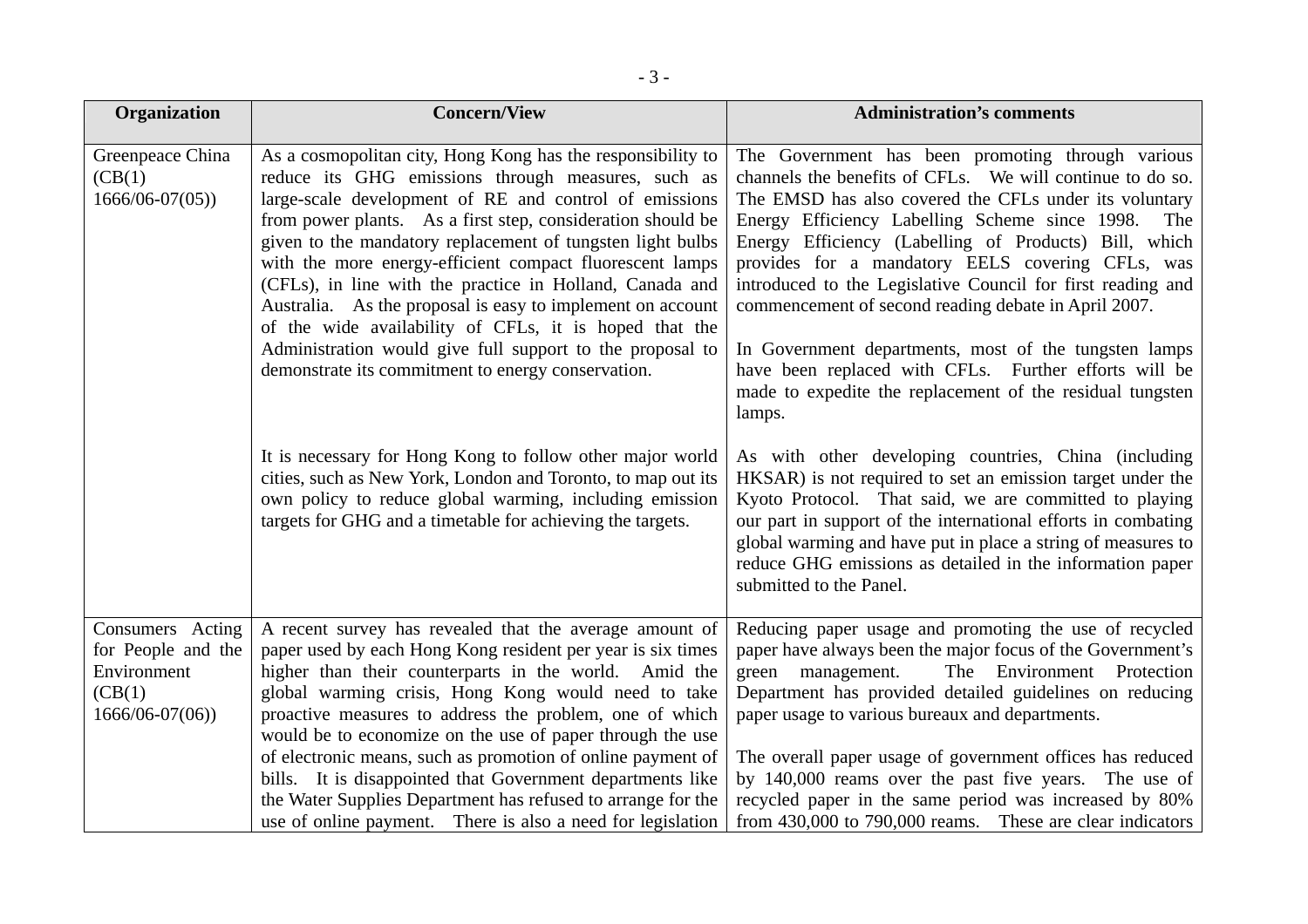| Organization                                        | <b>Concern/View</b>                                                                                                                                                                                                                                                                                                                                                                                                                                                                 | <b>Administration's comments</b>                                                                                                                                                                                                                                                                                                                                                                                                                                                                                                                                                                                                                                                                                                                                                                                                                                                                               |  |
|-----------------------------------------------------|-------------------------------------------------------------------------------------------------------------------------------------------------------------------------------------------------------------------------------------------------------------------------------------------------------------------------------------------------------------------------------------------------------------------------------------------------------------------------------------|----------------------------------------------------------------------------------------------------------------------------------------------------------------------------------------------------------------------------------------------------------------------------------------------------------------------------------------------------------------------------------------------------------------------------------------------------------------------------------------------------------------------------------------------------------------------------------------------------------------------------------------------------------------------------------------------------------------------------------------------------------------------------------------------------------------------------------------------------------------------------------------------------------------|--|
|                                                     | to ban junk mails which has given rise to much wastage of<br>papers, as most of these would be disposed of in landfills.<br>The Administration should also take the lead in the use of<br>recycled paper.                                                                                                                                                                                                                                                                           | of the progress made in green management.<br>The Treasury has been promoting e-payments through:<br>(a) providing e-payment options (including online payment<br>options) for payment of government bills;<br>(b) launching promotional programmes jointly with<br>e-payment service providers; and<br>(c) working with the Office of the Government Chief<br>Information Officer (OGCIO)<br>to<br>develop<br>more<br>customer-oriented e-payment services. The latest initiative<br>is the arrangement for provision of online credit card<br>payment service for non-billed government services.<br>The Treasury will continue to promote e-payments through<br>the above arrangements. E-payments have always been<br>well received by members of the public. As a result of our<br>continued efforts to promote e-payments, currently about<br>49% of the government bills are settled through e-payments. |  |
| <b>Civic Party</b><br>(CB(1))<br>$1666/06 - 07(07)$ | To address the problem of global warming, the Government<br>should -<br>set up an inter-departmental working group led by the<br>(a)<br>Chief Secretary to formulate and implement policies to<br>reduce global warming;<br>work out an adaptation strategy<br>to mitigate<br>(b)<br>consequences associated with global warming;<br>take a partnership approach so that all stakeholders<br>(c)<br>would be invited to exchange views on measures to<br>reduce global warming; and | The proposed consultancy study will also look into these<br>suggested measures. An inter-departmental working group<br>on climate change to be led by the Environment Bureau will<br>steer the study and help coordinate efforts from various<br>departments to combat climate change.<br>The stakeholders will be consulted on the proposed<br>adaptation and mitigation measures in combating climate<br>change.                                                                                                                                                                                                                                                                                                                                                                                                                                                                                             |  |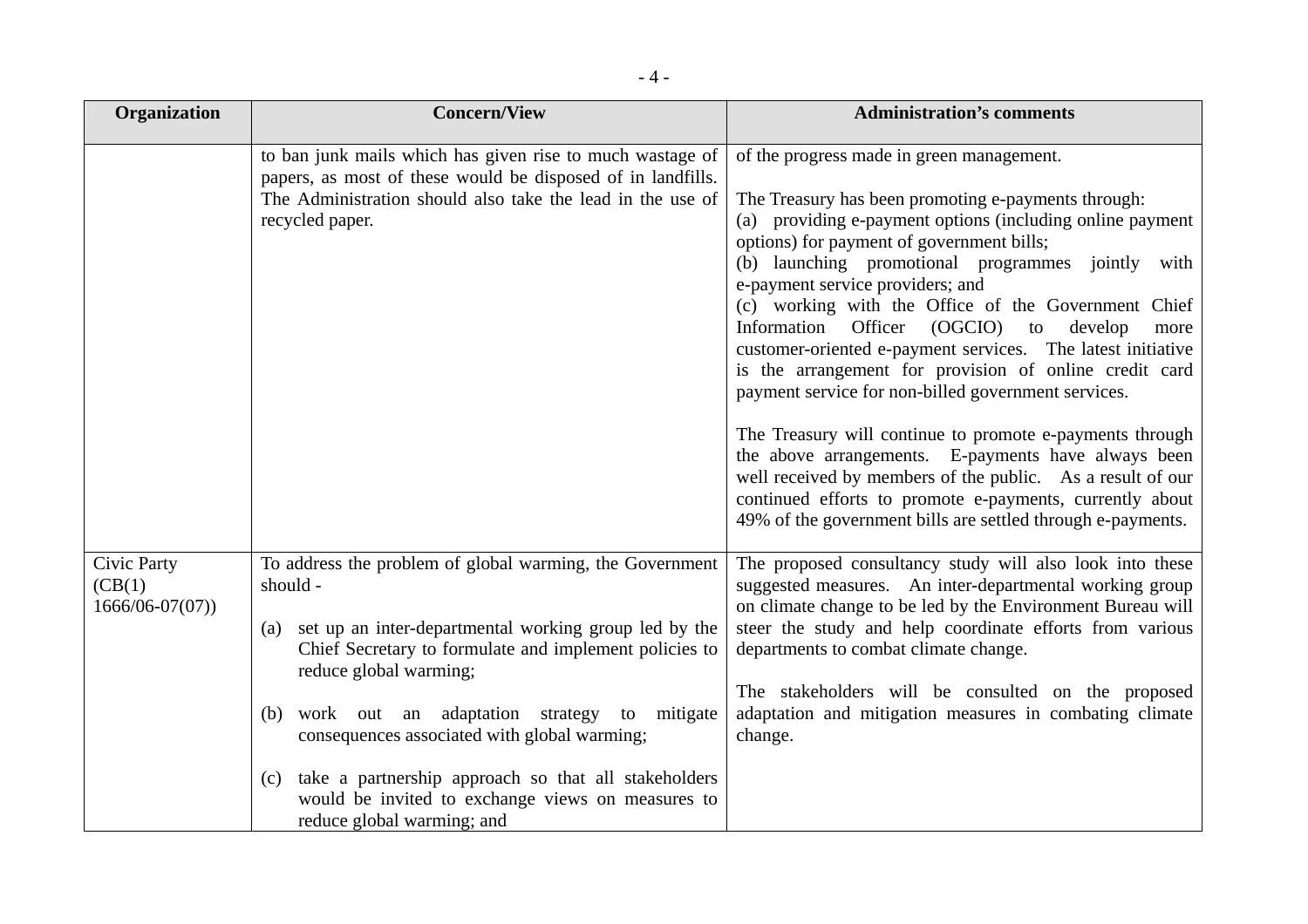| Organization                                                                      | <b>Concern/View</b>                                                                                                                                                                                                                                                                                  | <b>Administration's comments</b>                                                                                                                                                                                      |
|-----------------------------------------------------------------------------------|------------------------------------------------------------------------------------------------------------------------------------------------------------------------------------------------------------------------------------------------------------------------------------------------------|-----------------------------------------------------------------------------------------------------------------------------------------------------------------------------------------------------------------------|
|                                                                                   | adopt a regional perspective as global warming is a<br>(d)<br>worldwide issue of international concern.                                                                                                                                                                                              |                                                                                                                                                                                                                       |
| Association<br>of<br>Engineering<br>Professionals<br>in<br>Society Ltd<br>(CB(1)) | The Government should adopt proactive and effective<br>measures to combat global warming which has not only led<br>to rising sea levels and climate changes but also economic,<br>political and sustainability problems. Apart from waste<br>management and emission control measures, the latter of | As noted above, we will commission a round of consultancy<br>study on climate change. The study will also look into<br>these suggested measures<br>We are mapping out the necessary<br>administrative                 |
| $1666/06 - 07(08)$                                                                | which would include the use of alternative fuel for electricity<br>generation and the use of more environment friendly<br>vehicles, the Government should also -                                                                                                                                     | arrangements in conjunction with the Central People's<br>Government for implementation of Clean Development<br>Mechanism (CDM) projects in Hong Kong. We will<br>announce these arrangements once they are finalized. |
|                                                                                   | (a) undertake scientific research on global warming;                                                                                                                                                                                                                                                 |                                                                                                                                                                                                                       |
|                                                                                   | promote a Clean Development Mechanism amongst<br>(b)<br>corporations with a view to reducing GHG emissions;                                                                                                                                                                                          |                                                                                                                                                                                                                       |
|                                                                                   | develop<br>carbon<br>a low<br>community<br>through<br>(c)<br>environmental practices; and                                                                                                                                                                                                            |                                                                                                                                                                                                                       |
|                                                                                   | (d) establish a "climate change" environmental and<br>financial investment products centre to encourage<br>investments on environmental industries.                                                                                                                                                  |                                                                                                                                                                                                                       |
| Conservancy<br>The                                                                | The comparatively lower level of GHG emissions in Hong                                                                                                                                                                                                                                               | As with other developing countries, China (including                                                                                                                                                                  |
| Association                                                                       | Kong is attributed to the relocation of manufacturing                                                                                                                                                                                                                                                | HKSAR) is not required to set an emission target under the                                                                                                                                                            |
| (CB(1)                                                                            | industries to the Pearl River Delta (PRD) Region. To                                                                                                                                                                                                                                                 | Kyoto Protocol. That said, we are committed to playing                                                                                                                                                                |
| $1666/06 - 07(09)$                                                                | reduce GHG emissions in the PRD Region, the Government                                                                                                                                                                                                                                               | our part in support of the international efforts in combating                                                                                                                                                         |
|                                                                                   | should consider -                                                                                                                                                                                                                                                                                    | global warming and have put in place a string of measures to                                                                                                                                                          |
|                                                                                   |                                                                                                                                                                                                                                                                                                      | reduce GHG emissions as detailed in the information paper                                                                                                                                                             |
|                                                                                   | (a) setting GHG<br>emissions<br>reduction<br>target<br>and                                                                                                                                                                                                                                           | submitted to the Panel.                                                                                                                                                                                               |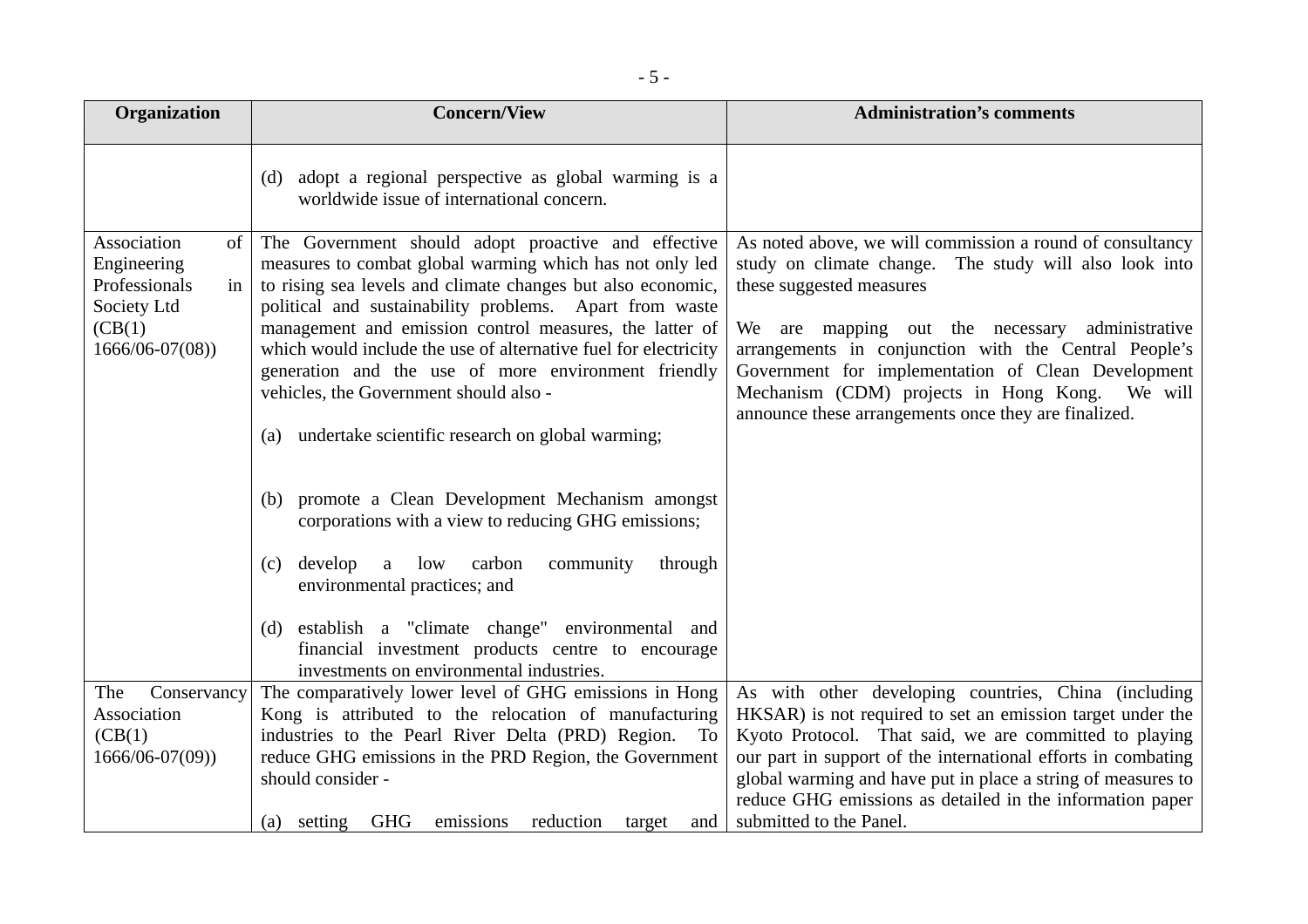| <b>Organization</b>          | <b>Concern/View</b>                                                                                                                                                                                                                                                                                                                                                                                                                                                | <b>Administration's comments</b>                                                                                                     |
|------------------------------|--------------------------------------------------------------------------------------------------------------------------------------------------------------------------------------------------------------------------------------------------------------------------------------------------------------------------------------------------------------------------------------------------------------------------------------------------------------------|--------------------------------------------------------------------------------------------------------------------------------------|
|                              | carbon dioxide emissions<br>implementing<br>trading<br>scheme;<br>(b) introducing proactive compensation schemes, such as<br>tree planting, to offset GHG emissions and<br>environmental degradation associated with large-scale<br>infrastructural projects;                                                                                                                                                                                                      | The proposed consultancy study will also look into these<br>suggested measures, some of which have been implemented<br>in Hong Kong. |
|                              | minimizing the demand for electricity through<br>(c)<br>enhancing air ventilation and promoting energy<br>efficient practices. Consideration should be given to<br>allowing public officials not to wear jackets and<br>neckties to work during the summer months in an<br>attempt to reduce electricity consumption<br>on<br>air-conditioning; and<br>(d) formulating a response strategy to prevent or reduce the<br>degree of adverse effect of climate change. |                                                                                                                                      |
| <b>Green Sense</b>           | The Government to consider implementing the following                                                                                                                                                                                                                                                                                                                                                                                                              | The proposed consultancy study will look into these                                                                                  |
| (CB(1)<br>$1666/06 - 07(10)$ | measures to reduce global warming -                                                                                                                                                                                                                                                                                                                                                                                                                                | suggested measures.                                                                                                                  |
|                              | introduction of electricity generation surcharge on<br>(a)<br>power companies and electricity tax on consumers as a<br>means to reduce GHG and electricity consumption;                                                                                                                                                                                                                                                                                            | On mandatory replacement of tungsten light bulbs with<br>CFLs, please refer to our response to Greenpeace China<br>above.            |
|                              | (b) introduction<br>legislative<br>of<br>control<br>on<br>advertisement/signboard lightings which consume a lot<br>of electricity and cause nuisance to the public;                                                                                                                                                                                                                                                                                                |                                                                                                                                      |
|                              | mandatory replacement of tungsten light bulbs with the<br>(c)<br>more energy-efficient CFLs; and                                                                                                                                                                                                                                                                                                                                                                   |                                                                                                                                      |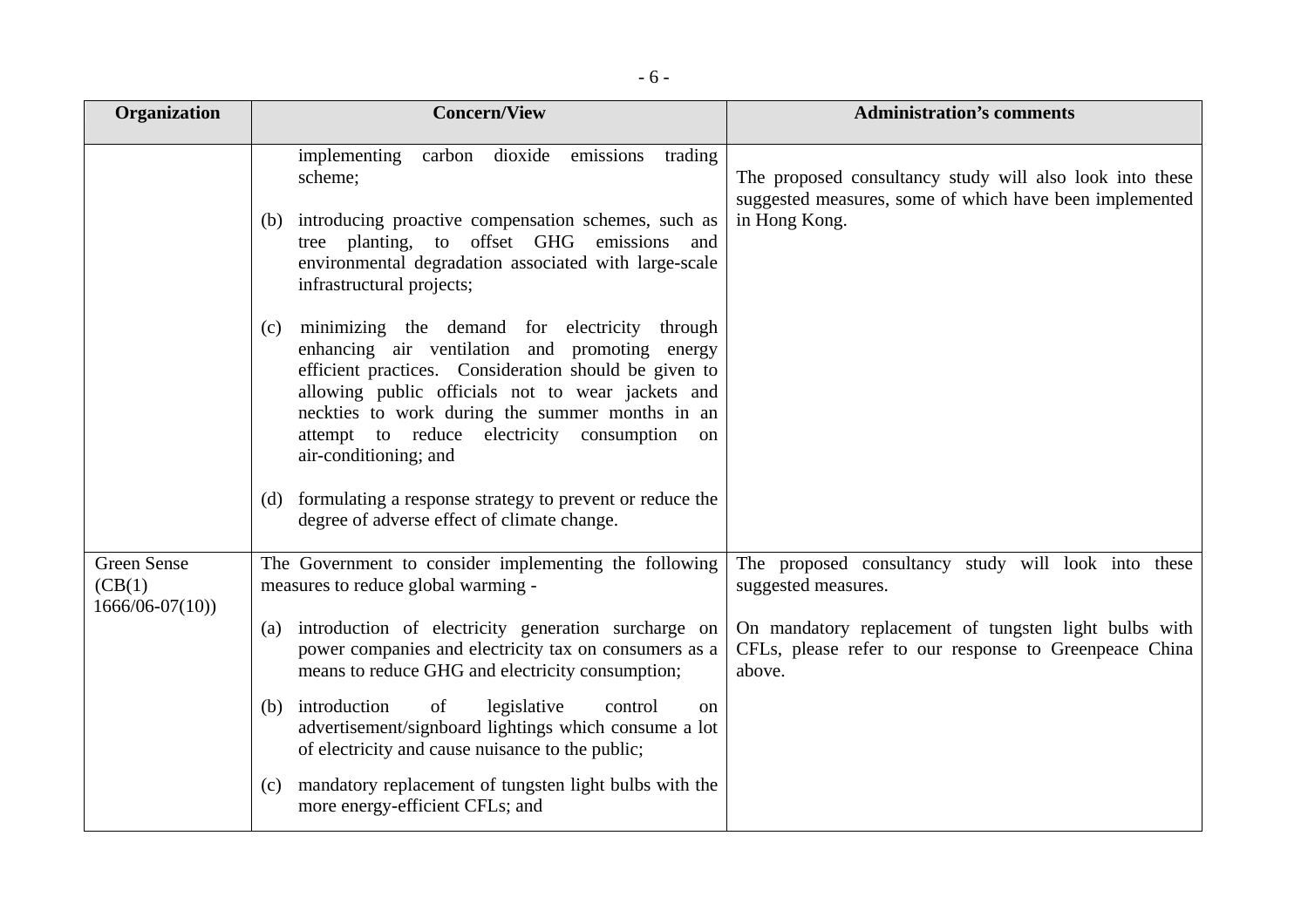| Organization                                                | <b>Concern/View</b>                                                                                                                                                                                                                                                                                                                                                                                                                                                                                                             | <b>Administration's comments</b>                                                                                                                                                                                                                                                                                                               |
|-------------------------------------------------------------|---------------------------------------------------------------------------------------------------------------------------------------------------------------------------------------------------------------------------------------------------------------------------------------------------------------------------------------------------------------------------------------------------------------------------------------------------------------------------------------------------------------------------------|------------------------------------------------------------------------------------------------------------------------------------------------------------------------------------------------------------------------------------------------------------------------------------------------------------------------------------------------|
|                                                             | (d) implementation of greening policy on a broader scale.                                                                                                                                                                                                                                                                                                                                                                                                                                                                       |                                                                                                                                                                                                                                                                                                                                                |
| Friends of the Earth<br>(HK)<br>(CB(1))<br>$1395/06-07(01)$ | While the prevailing energy policy could ensure a ready and<br>reliable supply of electricity to allow for greater economic<br>development, it fails to take account of environmental<br>concerns. It is hoped that with the proposed reorganization<br>of Government structure to place the environment and<br>energy portfolios under the same Bureau, the energy policy<br>could be rectified such that cleaner fuels would be used for<br>electricity generation, and measures to conserve energy<br>would be put in place. | The more focused structure of the Environment Bureau<br>should help achieve a closer interface between the policies<br>relating<br>to<br>environmental<br>protection,<br>sustainable<br>development and energy.                                                                                                                                |
|                                                             | Education on climate change should also be stepped up to<br>apprise the general public the measures to reduce global<br>warming. It is worth noting that apart from rising sea<br>levels and higher temperatures, global warming could also<br>contribute to the higher incurrence of infectious diseases.                                                                                                                                                                                                                      | Noted. We will step up our efforts in promoting the public<br>understanding of the challenges posed by climate change and<br>the measures required to address the problem.                                                                                                                                                                     |
|                                                             | The Government should consider -<br>restoring the Co-ordination Group on Global Climate<br>(a)<br>to facilitate the communication and support among<br>Government departments;<br>reduce the use of coal and increase in the use of RE<br>(b)<br>for power generation;<br>conservation<br>(c)<br>promote<br>and<br>energy<br>measures<br>introduction of the mandatory<br>building energy<br>efficiency labeling scheme; and                                                                                                    | An inter-departmental working group on climate change to<br>be led by the Environment Bureau will steer the study and<br>help coordinate efforts from various departments to combat<br>climate change.<br>The proposed consultancy study will also look into these<br>suggested measures, some of which have been implemented<br>in Hong Kong. |
|                                                             | utilize landfill methane.<br>(d)                                                                                                                                                                                                                                                                                                                                                                                                                                                                                                |                                                                                                                                                                                                                                                                                                                                                |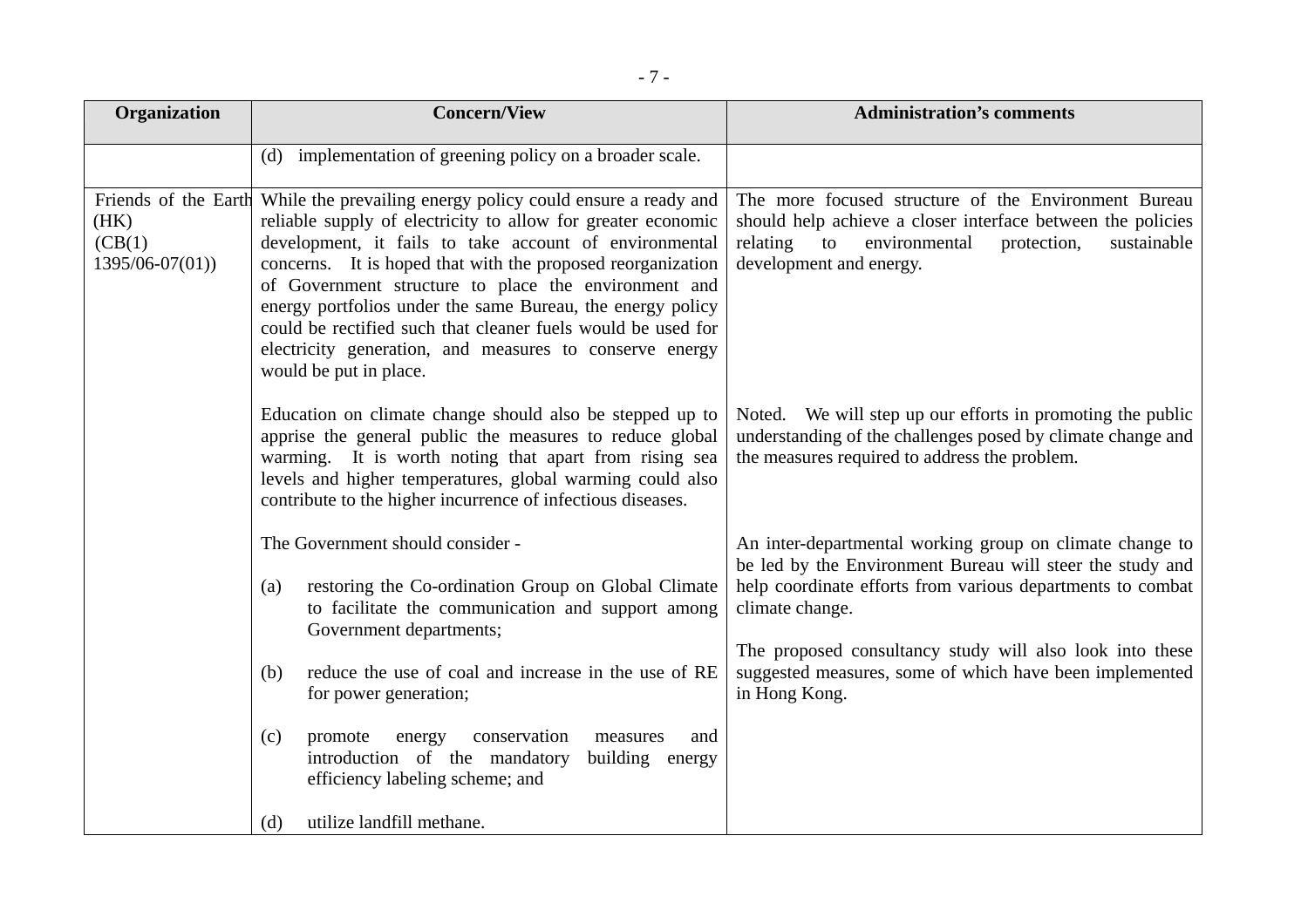| Organization                                                                       | <b>Concern/View</b>                                                                                                                                                                                                                                                                                                                                                                                                                                                                                                                                                                                                                                                                                                                                                                                                                                                                                       | <b>Administration's comments</b>                                                                                                                                                                                                                                                                                                                                                                                                                                                                                                                                                                                           |  |  |
|------------------------------------------------------------------------------------|-----------------------------------------------------------------------------------------------------------------------------------------------------------------------------------------------------------------------------------------------------------------------------------------------------------------------------------------------------------------------------------------------------------------------------------------------------------------------------------------------------------------------------------------------------------------------------------------------------------------------------------------------------------------------------------------------------------------------------------------------------------------------------------------------------------------------------------------------------------------------------------------------------------|----------------------------------------------------------------------------------------------------------------------------------------------------------------------------------------------------------------------------------------------------------------------------------------------------------------------------------------------------------------------------------------------------------------------------------------------------------------------------------------------------------------------------------------------------------------------------------------------------------------------------|--|--|
| The Hong<br>Kong<br>Institution<br>of<br>Engineers<br>(CB(1)<br>$1666/06 - 07(11)$ | The Government should consider the following to reduce<br>GHG emissions -<br>maximizing the use of RE developed from biofuels,<br>(a)<br>wind and solar energy;                                                                                                                                                                                                                                                                                                                                                                                                                                                                                                                                                                                                                                                                                                                                           | The suggestions will be properly evaluated in the<br>consultancy study.                                                                                                                                                                                                                                                                                                                                                                                                                                                                                                                                                    |  |  |
|                                                                                    | promoting LNG in electricity generation and fuel cell in<br>(b)<br>commercial application as these would cut down on<br>carbon dioxide emission and stall the global warming<br>effect; and                                                                                                                                                                                                                                                                                                                                                                                                                                                                                                                                                                                                                                                                                                               |                                                                                                                                                                                                                                                                                                                                                                                                                                                                                                                                                                                                                            |  |  |
|                                                                                    | introducing an Energy Efficient Labelling Scheme and<br>(c)<br>energy tax (or carbon tax) to encourage energy<br>conservation.                                                                                                                                                                                                                                                                                                                                                                                                                                                                                                                                                                                                                                                                                                                                                                            |                                                                                                                                                                                                                                                                                                                                                                                                                                                                                                                                                                                                                            |  |  |
| <b>Democratic Party</b><br>(CB(1)<br>$1666/06 - 07(12)$                            | Hong Kong's contribution to GHG emissions is not at all<br>small given that it is not an industrialized city. It is<br>disappointing that the Government has been slow in<br>developing environmental measures. Apart from signing<br>the "Clean Air Charter", very little had been done to<br>encourage and assist the factories set up by Hong Kong<br>enterprises in the Mainland to reduce their GHG emissions.<br>While the Mainland is regarded as a developing country<br>under the Kyoto Protocol and is not required to take<br>measures to restrict GHG emissions, Hong Kong, being a<br>developed city, should make attempts to reduce its emissions<br>through the development of RE, use of LNG to replace coal<br>in electricity generation, control of idling vehicles,<br>introduction of energy tax, development of energy<br>conservation measures and provision of green rooftops etc. | We have adopted a string of measures to reduce GHG<br>emissions in support of the international efforts in combating<br>global warming as detailed in the information paper<br>submitted to the Panel. The proposed consultancy study on<br>climate change will look into further adaptation and<br>mitigation measures to combat climate change.<br>We have commissioned the Hong Kong Productivity<br>Council to embark upon a pilot project to provide technical<br>assistance to Hong Kong-invested factories in the Pearl<br>River Delta region in reducing their emissions and<br>enhancing their energy efficiency. |  |  |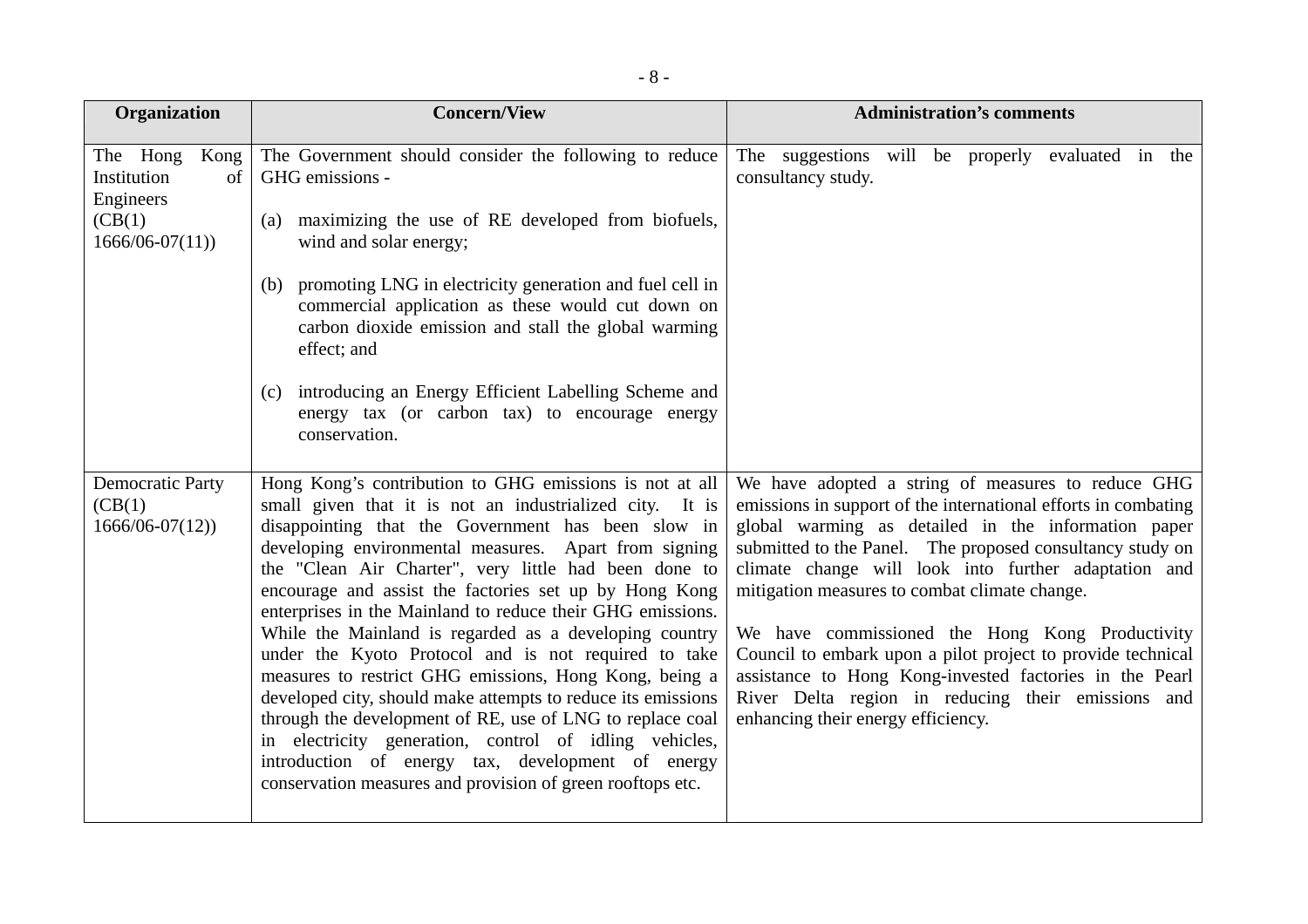| <b>Organization</b>                                | <b>Concern/View</b>                                                                                                                                                                                                                                                                                                                                                                                                                                                                                                                                                                                                                                                                                                                                                        | <b>Administration's comments</b>                                                                                                                                                                                                                                                                                                                                                                                                                                                                                         |  |
|----------------------------------------------------|----------------------------------------------------------------------------------------------------------------------------------------------------------------------------------------------------------------------------------------------------------------------------------------------------------------------------------------------------------------------------------------------------------------------------------------------------------------------------------------------------------------------------------------------------------------------------------------------------------------------------------------------------------------------------------------------------------------------------------------------------------------------------|--------------------------------------------------------------------------------------------------------------------------------------------------------------------------------------------------------------------------------------------------------------------------------------------------------------------------------------------------------------------------------------------------------------------------------------------------------------------------------------------------------------------------|--|
| Clear The Air<br>(CB(1))<br>$1666/06 - 07(13)$     | Although Hong Kong is not obliged to reduce GHG<br>emissions under the Kyoto Protocol, it should take the lead<br>in reducing its emissions because it is capable of doing so.                                                                                                                                                                                                                                                                                                                                                                                                                                                                                                                                                                                             | Agreed. We have adopted a string of measures to reduce<br>GHG emissions in support of the international efforts in<br>combating global warming as detailed in the information<br>paper submitted to the Panel.                                                                                                                                                                                                                                                                                                           |  |
|                                                    | While<br>installation<br>supporting<br>the<br>of<br>flue-gas<br>desulphurization facilities by CLP Holdings Limited and the<br>acceleration of LNG supply, the proposed LNG terminal on<br>the Sokos Island is in many respects non-sustainable and<br>contradicts with the interests of Hong Kong. More efforts<br>should be put on demand side management of electricity<br>generation and a review of the Scheme of Control<br>Agreement is necessary to limit the permitted rate of return<br>of power companies, to prevent them from selling excess<br>electricity to the Mainland and to encourage the<br>implementation of energy saving measures.<br>Supports the use of cleaner fuels in the transport sector,<br>implementation of emissions trading scheme and | In the 2005/06 Policy Address, the Chief Executive called on<br>the power companies to implement demand side<br>management to promote energy efficiency and conservation.<br>The Administration has proposed in the Stage II<br>Consultation Paper on the Future Development of the<br>Electricity Market in Hong Kong that financial incentives be<br>provided to the power companies under the post-2008<br>regulatory regime to further improve their performance in<br>energy efficiency and conservation.<br>Noted. |  |
|                                                    | cooperation within the PRD region in emission reduction                                                                                                                                                                                                                                                                                                                                                                                                                                                                                                                                                                                                                                                                                                                    |                                                                                                                                                                                                                                                                                                                                                                                                                                                                                                                          |  |
| <b>WWF Hong Kong</b><br>(CB(1)<br>$1726/06-07(01)$ | GHG emissions are rising in Hong Kong and measures<br>should be taken to reduce emissions. As Hong Kong is at<br>least two years behind the Mainland in using cleaner energy,<br>setting RE targets and promoting energy efficiency<br>measures, there is a need to set up a specifically designated<br>Climate Change Taskforce within the Government to<br>respond to climate change.                                                                                                                                                                                                                                                                                                                                                                                    | An inter-departmental working group on climate change to<br>be led by the Environment Bureau will steer the study and<br>help coordinate efforts from various departments to combat<br>climate change.                                                                                                                                                                                                                                                                                                                   |  |
| Mr WU Chi-man<br>(CB(1)<br>$1666/06 - 07(14)$      | The use of electric dryers is not only electricity-consuming<br>but also a source of GHG emissions. To reduce reliance on<br>electric dryers and to avoid blocking air-ventilation for                                                                                                                                                                                                                                                                                                                                                                                                                                                                                                                                                                                     | Public parks and playgrounds are designed for recreation and<br>leisure uses. Hanging of dry linen and clothes is prohibited<br>under the Pleasure Grounds Regulation of the Public Health                                                                                                                                                                                                                                                                                                                               |  |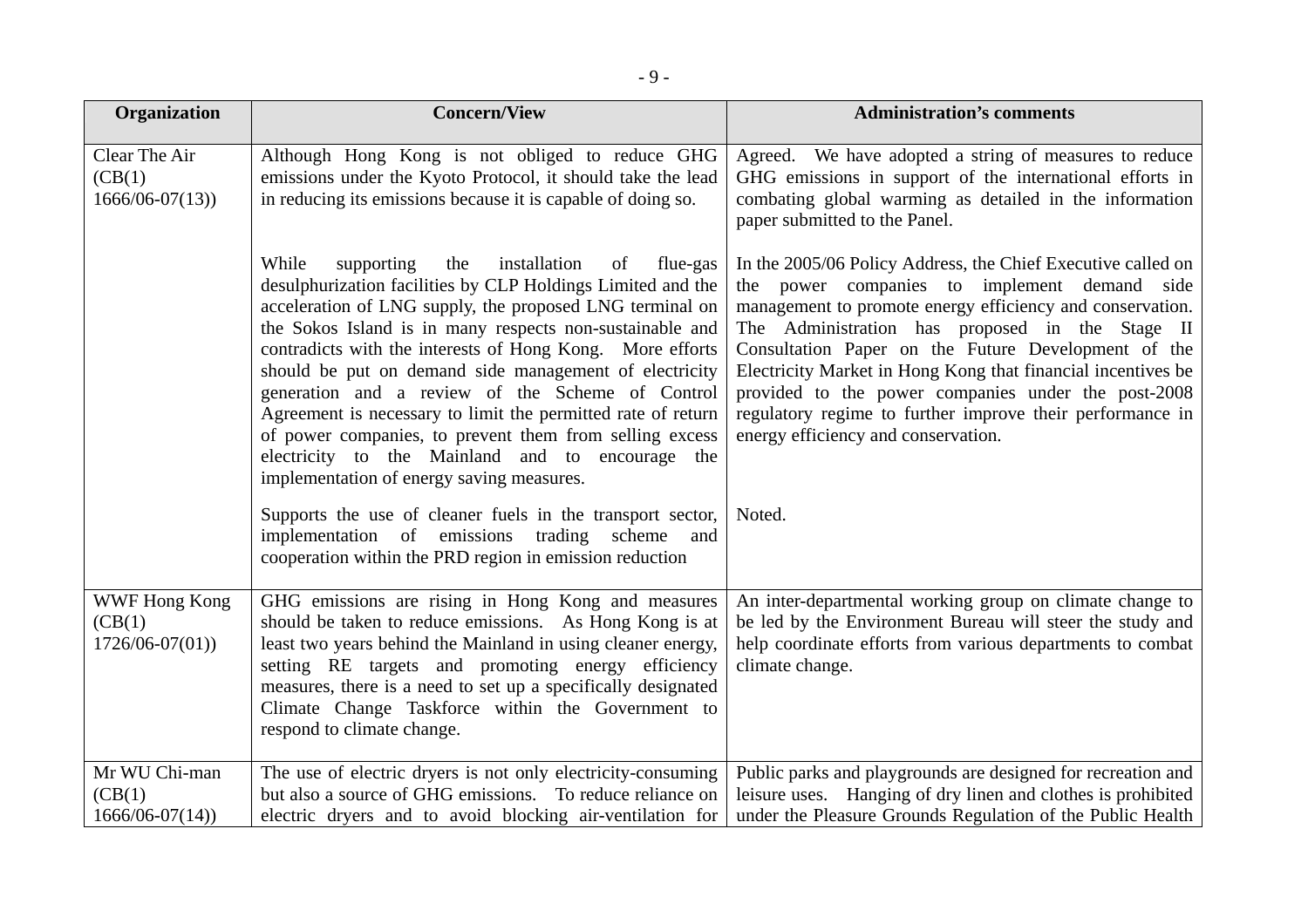| Organization                                              | <b>Concern/View</b>                                                                                                                                                                                                                                                                                                                                                                                                                                                                                                                                                                                                                                                                          | <b>Administration's comments</b>                                                                                                                                                                                                                                                                                                                                                                                                                                                                         |  |
|-----------------------------------------------------------|----------------------------------------------------------------------------------------------------------------------------------------------------------------------------------------------------------------------------------------------------------------------------------------------------------------------------------------------------------------------------------------------------------------------------------------------------------------------------------------------------------------------------------------------------------------------------------------------------------------------------------------------------------------------------------------------|----------------------------------------------------------------------------------------------------------------------------------------------------------------------------------------------------------------------------------------------------------------------------------------------------------------------------------------------------------------------------------------------------------------------------------------------------------------------------------------------------------|--|
|                                                           | hanging clothes indoors, more outdoor spaces within<br>residential developments should be provided to enable<br>residents to hang dry their clothing and linens.<br>Consideration should also be given to allowing residents to<br>hang dry their clothing and linens in the open spaces of<br>public parks and playgrounds at certain times of the day. In<br>addition, buildings should be designed in such a way to<br>optimize the use of natural lighting and improve ventilation<br>which would in turn help conserve energy.                                                                                                                                                          | and Municipal Services Ordinance (Cap. 132).<br>In the Joint Practice Note No. 2 issued by the Buildings<br>Department, Lands Department and Planning Department in<br>February 2002, utility platform is one of the green features<br>which may be exempted from gross floor area calculations<br>subject to a maximum area of 1.5 sq.m. per residential unit.<br>Government's records show that utility platform is one of the<br>more commonly adopted green features in recent building<br>projects. |  |
| <b>CLP</b> Holdings Ltd<br>(CB(1))<br>$1726/06-07(02)$    | Hong Kong has the potential to stabilize or reduce GHG<br>emissions over the next 10 to 20 years through the following<br>four key approaches -<br>efficiency<br>improved energy<br>and<br>conservation,<br>(a)<br>particularly in buildings;<br>use of alternate hybrid and electric vehicles, traffic<br>(b)<br>management measures and public transportation;<br>greater reliance on LNG and nuclear power; and<br>(c)<br>development of RE.<br>(d)<br>Implementing these approaches would require a clear and<br>integrated energy policy that guides the resource mix in<br>order to achieve an excellent balance among reliability,<br>affordability, energy security and environment. | These suggestions will be properly evaluated in the<br>consultancy study.                                                                                                                                                                                                                                                                                                                                                                                                                                |  |
| Democratic<br>Alliance<br>for<br><b>Betterment</b><br>and | The Government should consider the following measures to<br>reduce GHG emissions -                                                                                                                                                                                                                                                                                                                                                                                                                                                                                                                                                                                                           | Ditto.                                                                                                                                                                                                                                                                                                                                                                                                                                                                                                   |  |